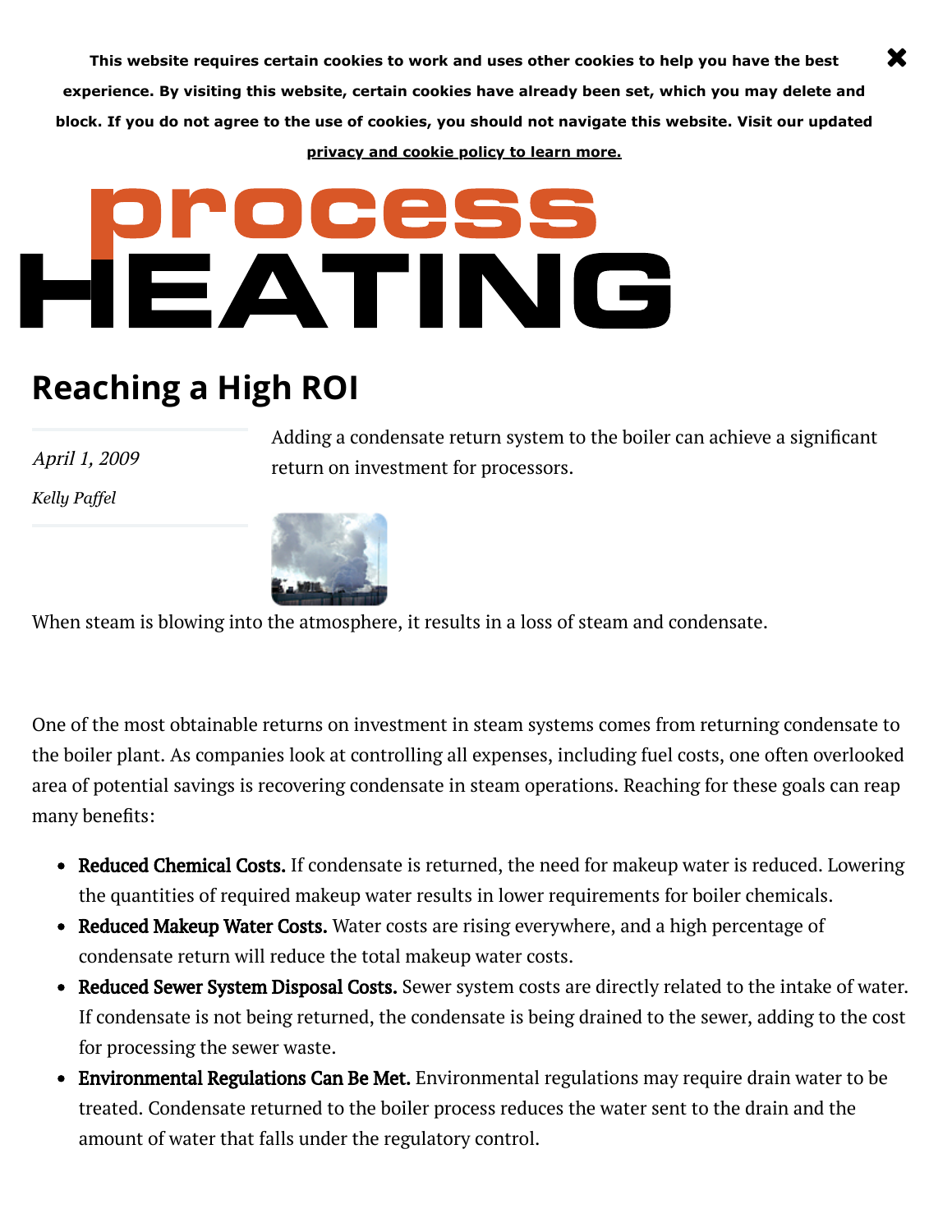

Steam leaks like this one result in a loss of condensate and energy.

Steam is composed of two types of energy -- latent and sensible energy. When steam is supplied to a process application (heat exchanger, coil, tracer, etc.), the steam vapor releases the latent energy to the process fluid and condenses to a liquid, better knows as condensate. The condensate contains the sensible energy from the steam vapor. The condensate can contain as much as 16 percent of the total energy in the steam vapor, depending on the steam pressures.

Unfortunately, a large percentage of plants waste the condensate from the steam system rather than returning it to the boiler plant. And, in some plants that do return the condensate to the plant, uninsulated tanks, condensate pipes, valves and fittings diminish the return on investment because some thermal energy is lost through the uncovered components. To maximize the return on investment for a condensate system, all devices should be insulated to prevent thermal energy losses.



Steam system components must be insulated to ensure the thermal energy in the condensate is not lost. This condensate tank is fully insulated to help prevent thermal energy losses.

## Avoid the Common Pitfalls

Among the reasons that companies do not already return condensate to the boiler plant include pumping and trap issues, corrosion and leaks. Here are some of the reasons cited by companies to explain why they do not return the condensate. By being aware of the common pitfalls, you can avoid falling into these traps and letting heat and money go right down the drain with the condensate.

**Improper Pump Sizing.** Companies should select correct condensate pumps with the proper net positive suction head (NPSH). A number of condensate pumps on the market can only permit condensate temperatures of less than 200°F (93°C). Condensate temperatures will be close to atmospheric saturation temperature of 212°F (100°C). Therefore, the condensate pumps must have the proper NPSH. Failure to design with the proper NPSH will result in pump cavitation as well as damage to the seals and impeller in a short period of time.

often, the quick solution is to drain the condensate to the sewer. Many steam trap installations have the **Steam Trap Issues.** Steam trap undersizing and improper installation cause them to malfunction. Too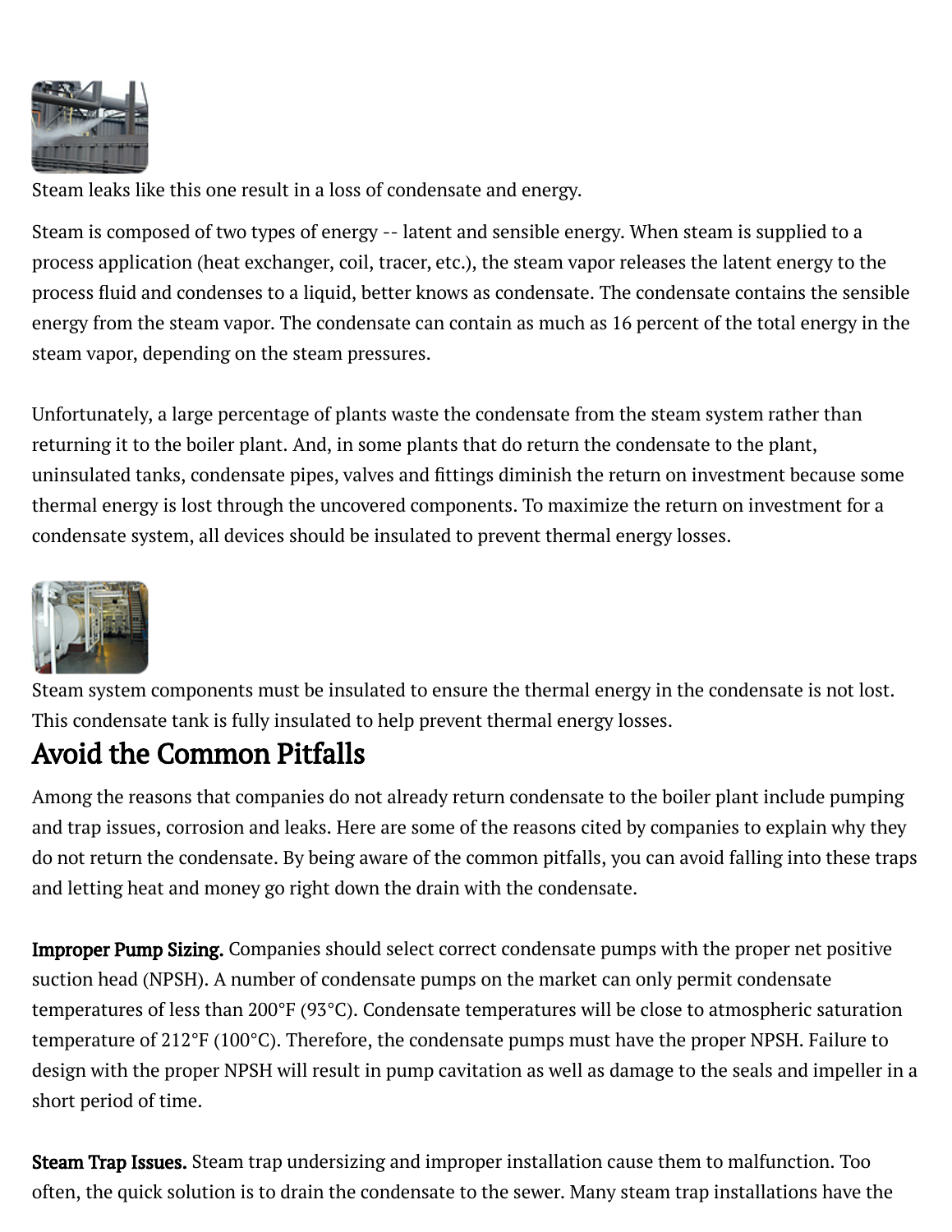drain valves open to remove the condensate from the process, therefore achieving proper temperatures.

Condensate Line Corrosion. The condensate system will produce carbonic acid as a result of excessive carbon dioxide in the system. The highest concentration of carbonic acid will be in the condensate return lines because carbon dioxide dissolves in cooling condensate. Most condensate lines are installed with schedule 80 steel pipe and threaded connections. The steel will deteriorate from the condensate corrosion, but the effects will show first on the pipe threads, which typically are more susceptible to deterioration due to corrosion. To slow the corrosion effects on the system, plants should use stainless for condensate pipe and valves and avoid the use of threaded connections.



This condensate return tank was designed to meet current industrial standards.

Condensate System Installation. Steam system components should be insulated to ensure that the thermal energy in the condensate is not lost. Everything in the condensate system above 120°F (49°C) should be insulated. Insulation also will help protect personnel from hot condensate system components, thus improving plant safety.

Leaks. Plants often have leaks from malfunctioning components in the steam and condensate system that can contribute to loss of condensate.

Flash Steam Losses. Flash steam is lost from condensate tank vents that are venting to the atmosphere.

In conclusion, condensate is one of the top five items that must be targeted in a steam and condensate system in order to reduce energy costs and improve reliability. In today's cost-conscious operating environment, it is important to exploit every means of reducing costs and improving efficiency. A condensate return system can help reduce energy costs and improve reliability.

## Links

- [Web-Exclusive](http://www.process-heating.com/CDA/Articles/Web_Exclusives/BNP_GUID_9-5-2006_A_10000000000000560447) Sidebar: Energy Calculations for Return Condensate
- [Swagelok](http://www.swagelokenergy.com/) Energy Advisors Inc.

Recent Articles By Kelly Paffel

**[Knowing the Cost of Steam](https://www.process-heating.com/articles/89469-knowing-the-cost-of-steam)**

**[Critical Steam System Fixes](https://www.process-heating.com/articles/88055-critical-steam-system-fixes)**